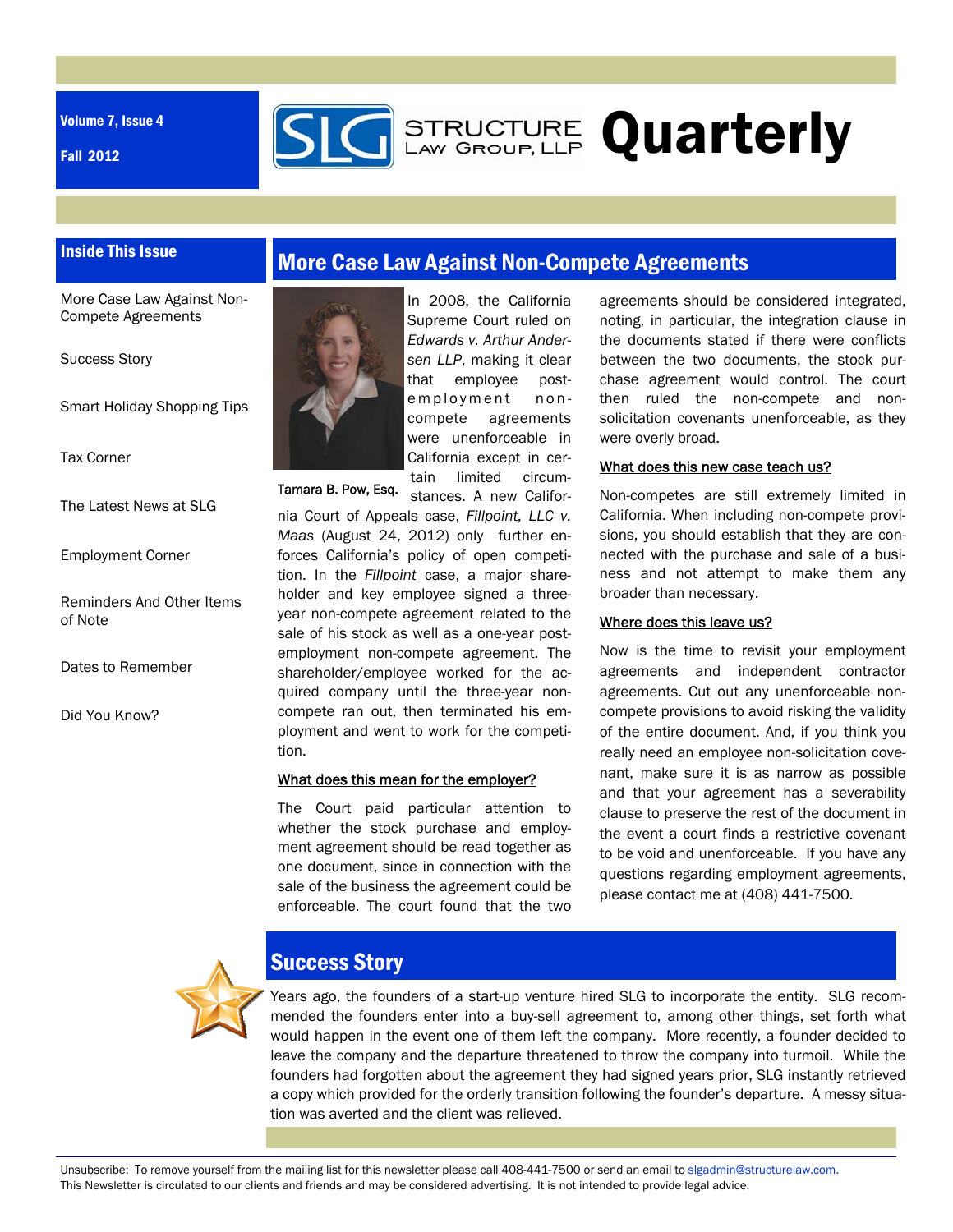## Smart Holiday Shopping Tips



It's that time of year again! Time to start your holiday shopping. Whether you celebrate Christmas, Hanukkah or any other holiday, most of us need to buy at least a few gifts this holiday season. In order to make your shopping go a little smoother, consider these shopping

tips.

 $\Box$  Develop a budget. Take a look at your finances and determine what your overall spending limit is. Then decide how much you can spend on each individual person or gift. When preparing your budget, don't forget to include the cost of wrapping paper and gift bags. Also be sure to include gifts for teachers, babysitters or dog walkers.

 $\Box$  Purchase a few generic gifts to keep on hand. These gifts are handy if someone unexpectedly gives you a gift and you want to reciprocate.

 $\Box$  Create a gift checklist. Create a list of what you want to buy people before you go out shopping. This helps you to stay within your budget and also helps make sure you don't forget anything.

 $\Box$  Go online to research products and prices. If you are searching for higher priced items, do some online research before you hit the mall to find the best product at the best price.

 $\Box$  Shop during off-peak times. If you can't do all of your shopping online, try and do your shopping in the morning or late at night when fewer people are out shopping.

 $\Box$  Save your receipts and when possible, get gift receipts. This will make it much easier if a person needs to return a gift.

 $\Box$  SHOP EARLY! Start your holiday shopping now to avoid the stress and headache of last minute shopping.

#### Tax Corner

Local Sales Tax Rate Increases Effective

#### October 1, 2012

Sales and use tax rates increase in the following cities on October 1st:

| <b>Hercules</b> | 8.75% |
|-----------------|-------|
| Pittsburg       | 8.75% |
| San Pablo       | 8.75% |
| Ridgecrest      | 8.0%  |
| Greenfield      | 8.25% |
| Soledad         | 8.25% |
| Santa Maria     | 8.0%  |
| Sonoma City     | 8.5%  |

*Source: Spidell's California Taxletter, Vol 34.10, October 1, 2012.* 

#### California's "Amazon" Bill Now In Effect

California's "Amazon" Bill which requires online and remote retailers to collect use tax from California customers went into effect on September 15, 2012.

For many years Amazon was able to get away with not charging tax to California customers because they did not have a physical presence in this state. Amazon has still found a loophole because Amazon will not be charging use tax on items offered by third-party sellers that use Amazon.com to sell their goods. It's estimated that goods sold by third parties make up about 40% of the products sold on Amazon. Even though Amazon may not be charging sales tax on these items, if a California seller sells a taxable item on Amazon.com and ships it to a California buyer, the seller is still responsible for paying use tax on

that item. What does this mean for the majority of us? Many Amazon purchases will no longer be tax free. The company will now be charging tax on many purchases delivered to California addresses. *Source: Spidell's California Taxletter, Vol34.10, October 1, 2012.* 



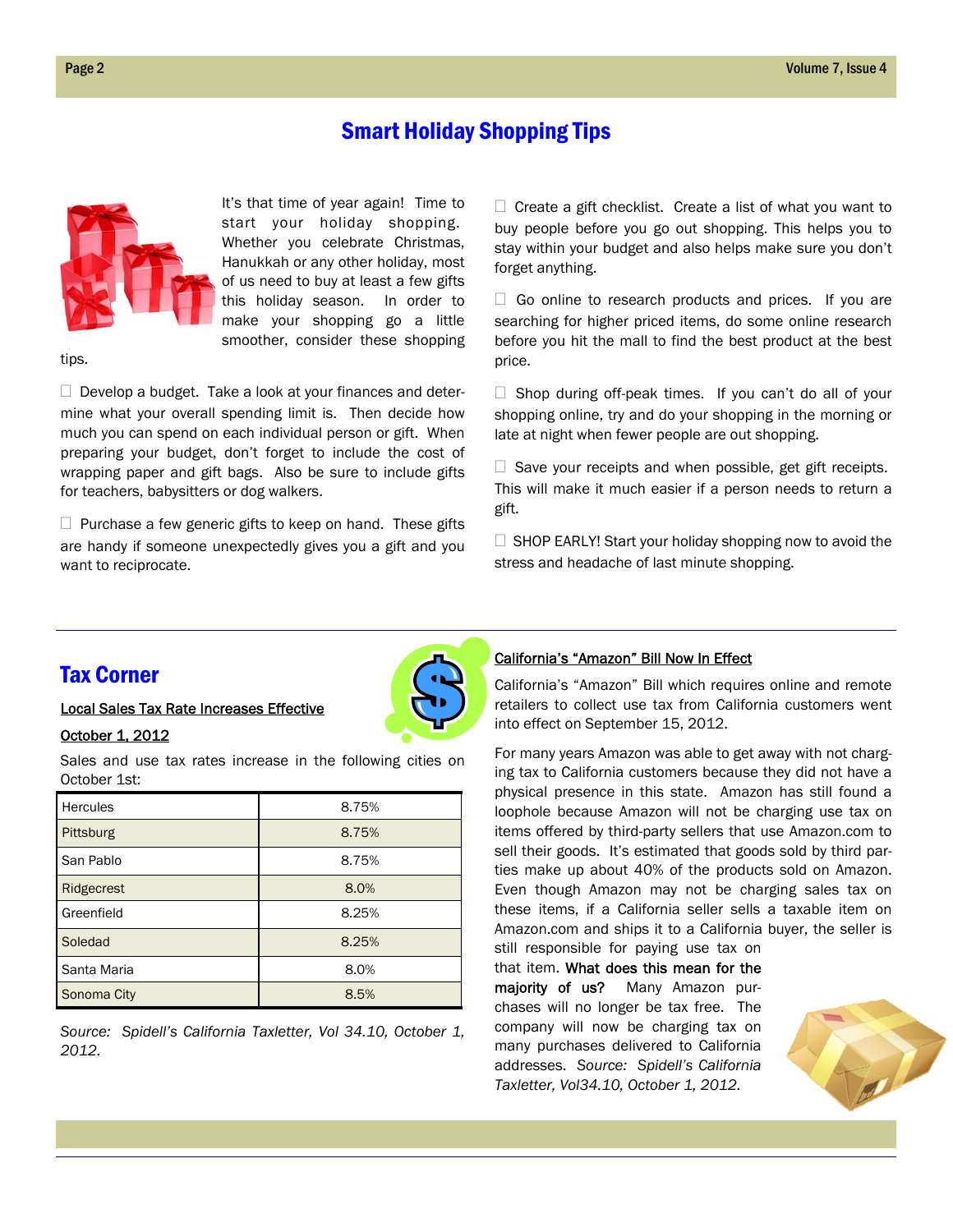## The Latest News At



## It's a boy!!

Structure Law Group, LLP has a new member to welcome to our family. Maichi Hoang gave birth to her first child, son Bryan Minh

Nguyen in August. Maichi is currently on maternity leave. Congratulations to Maichi and her family!

## SLG Blog

Be sure to check out some recent posts on our blog! www.sanjosebusinesslawyersblog.com

- Higher Taxes II 2013: The Wood and Lumber Tax
- Tax Update: IRS Ruling Affects Gratuities
- Property Taxes: Sellers Providing Financing Should Beware of Reassessment on Repossession

## Entities Beware!

There has been a recent surge in solicitation letters being sent by private companies to California businesses encouraging them to comply with their filing obligations by submitting fees and documents to third parties rather than filing directly with the Secretary of State. These solicitation letters ask for fees of at least \$150 to be submitted to these private companies. These letters are made to look like letters from the Secretary of State with official-looking seals, deadlines and citation of specific Corporations Code sections.

STRUCTURE<br>LAW GROUP, LLP

Corporations and LLCs are required to file a Statement of Information with the Secretary of State on an annual or biennial basis. However, the filing fee to file a Statement of Information is \$25 for corporations and \$20 for LLCs and, in many cases, entities can file these Statements on their own without paying anything other than the state-mandated filing fee. If you receive "official" looking letters from what appear to be government agencies, please feel free to contact our office for a second opinion or clarification.

## Employment Corner

#### Maximum 401(k) Contribution Increases for 2013



The maximum 401(k) contribution will increase in 2013 from \$17,000 to

\$17,500. Individuals who are over 50 can contribute an additional \$5,500 as a catch-up contribution for a total contribution of \$23,000.

#### Employers are required to give employees a new summary of health benefits.

Under the Affordable Care Act, employers are now required to give a summary of benefits and coverage, also known as an SBC, to all employees. This must include the summary of benefits and a glossary that defines basic health benefit terms. This goes into effect for any company with an open enrollment period beginning September 23, 2012. Insurers must provide the SBCs but companies must ensure that employees receive the SBCs with their enrollment materials. *Source: The HR Specialist, Vol. 10, No. 9, September 2012.*

## Reminders and Other Items of Note

#### Going Out Of Business



If you are going out of business and no longer have employees, you must file a DE-9 with the Employment Development Department.

#### Avoid California Franchise Taxes for 2013!

If you want to dissolve an entity to avoid paying California franchise taxes for 2013, now is the time to consider winding up before year-end.

#### Formation of New Entities

If you are planning on forming a new entity before the end of the year, please note that if the entity is formed during the last two weeks of the year and does not do any business until January 1, 2013, it will not incur California franchise taxes for 2012.